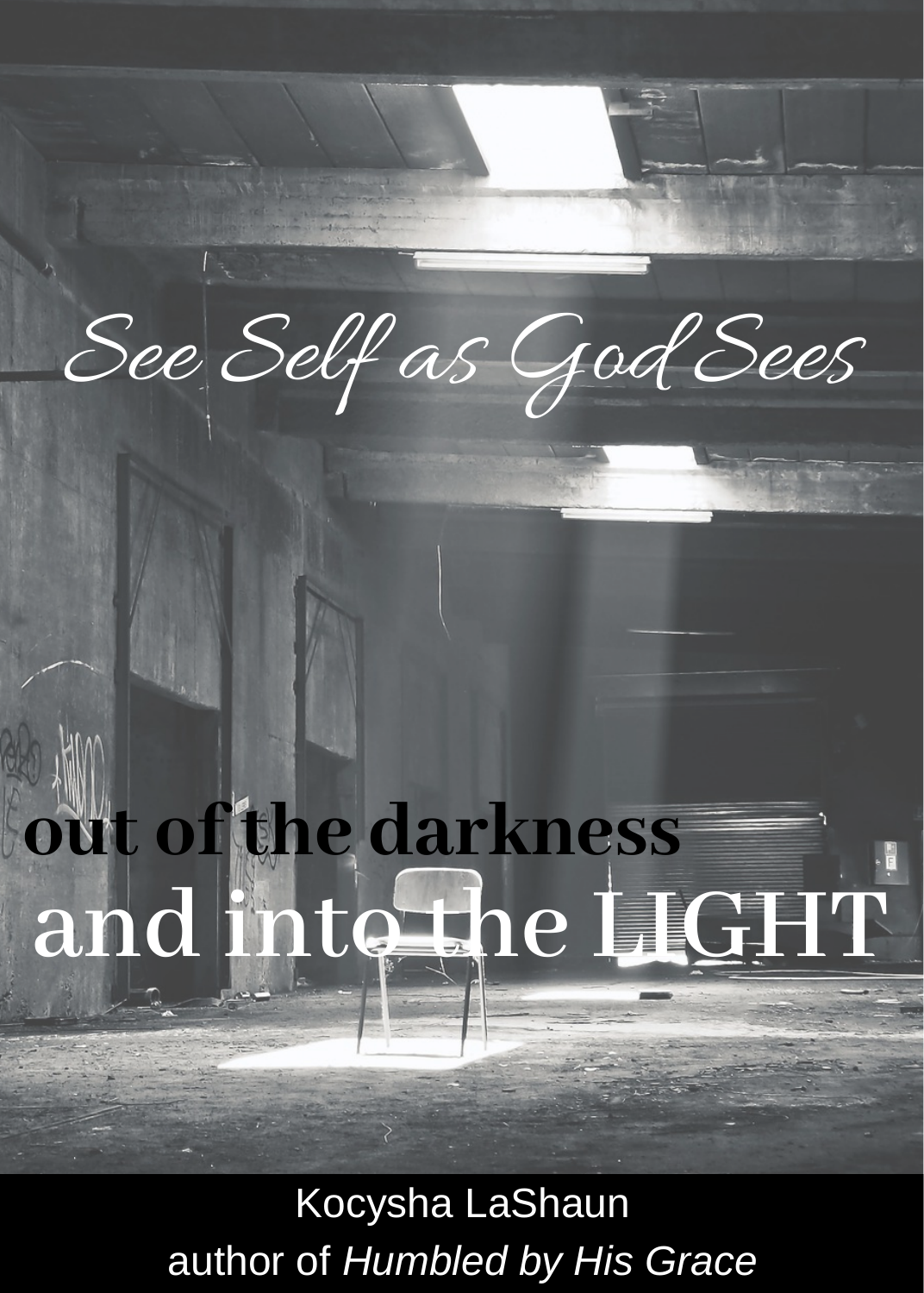Chapter 1: Saved, Yet Bound



Saved at 12 years of age, I felt like… let me just be frank. When I walked from the back of the church to the front with my sisters to be saved, I had no idea what I was doing or

even signing up for. I just believed it was the right thing

to do. The day came to be baptized, I cried (who knows why), and received my bible and certificate. Still not a clue as to what being saved was really about and why it was such a significant part of a believers walk.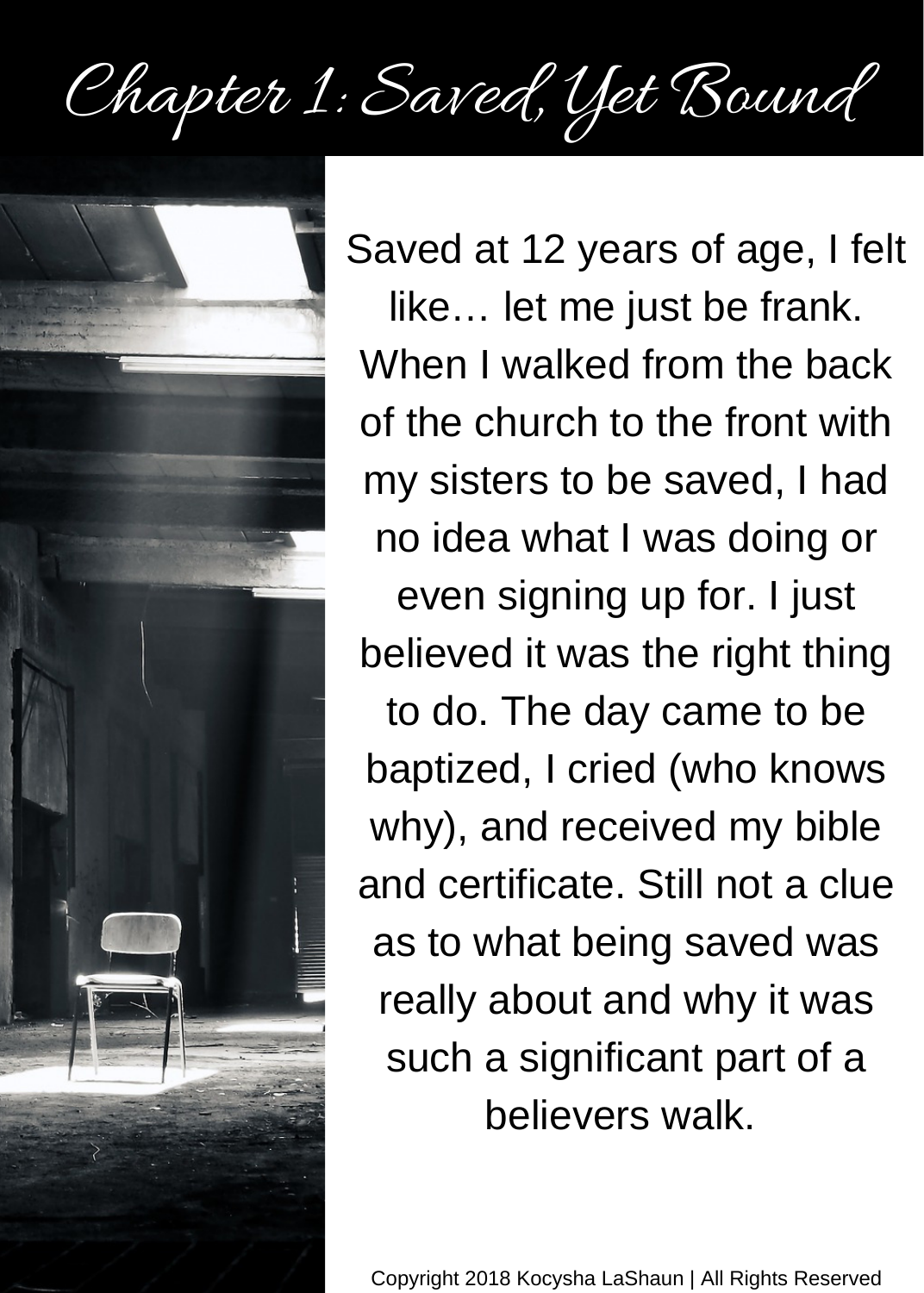Chapter 1: Saved, Yet Bound



What should have been a positive turning point in my life, so I believed, was really anything but… because at the age of 13, I unknowingly sold my soul to the devil the minute I said "Yes" to the answer, "You" after asking someone what they wanted for their birthday.

~Side note: You know, there really is no easy way to share some of this except to let the words flow as they come. So get comfortable in spite of the uneasiness that may come depending on our relationship or connection.~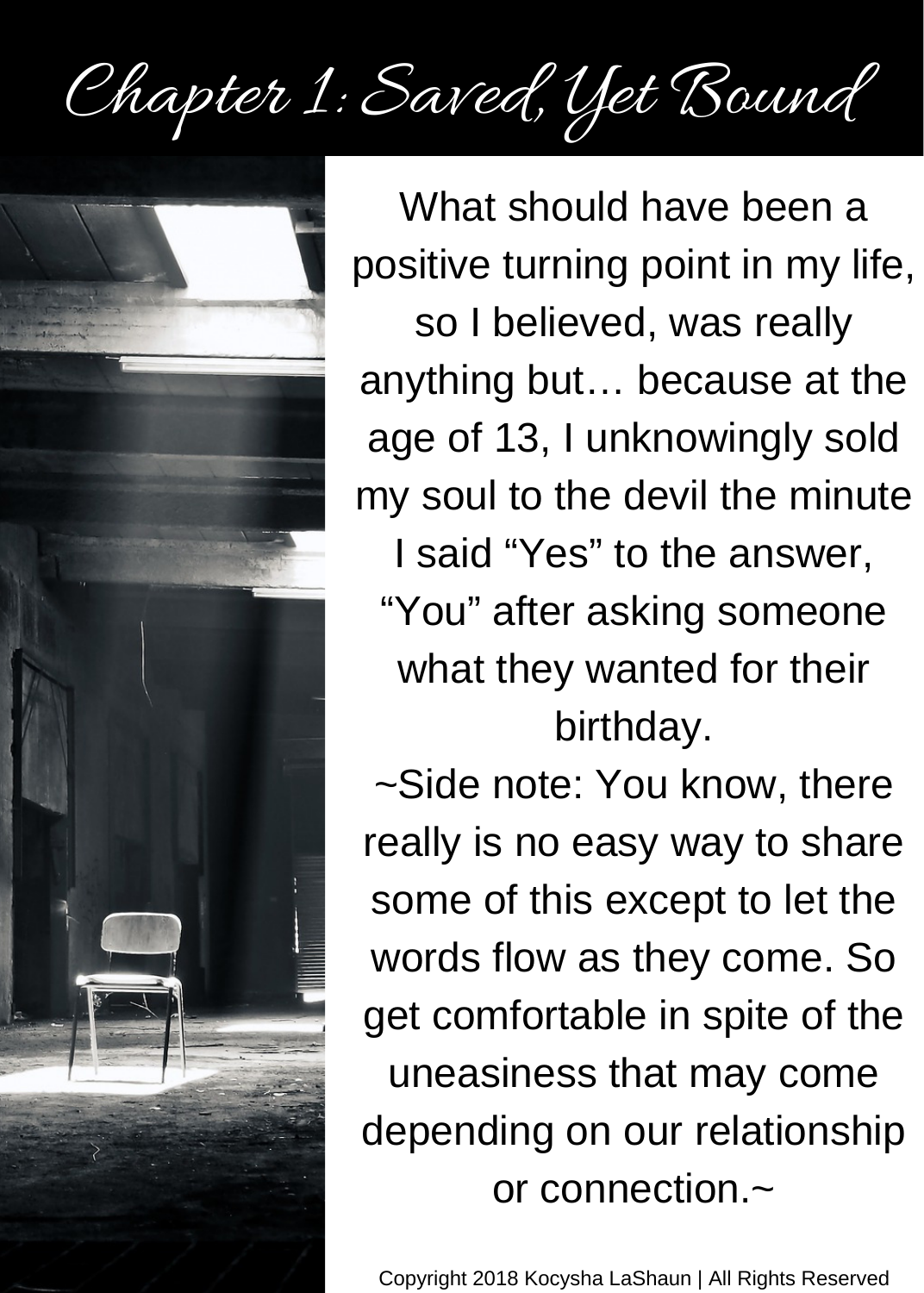Chapter 1: Saved, Yet Bound



So at the age of 13 I lost my virginity to an older crush and it pretty much went downhill from

that moment. I was sold!!! Naively, I thought I was God's gift to man. Yes, even at such

a young age, a void that I didn't even know existed, let alone understand, led me to believe that in pleasing a man sexually – and the fact that he would come back for more – I

was special, that I was needed, and not just wanted, and that I had some type of special control. That's what I identified with and that's who I became.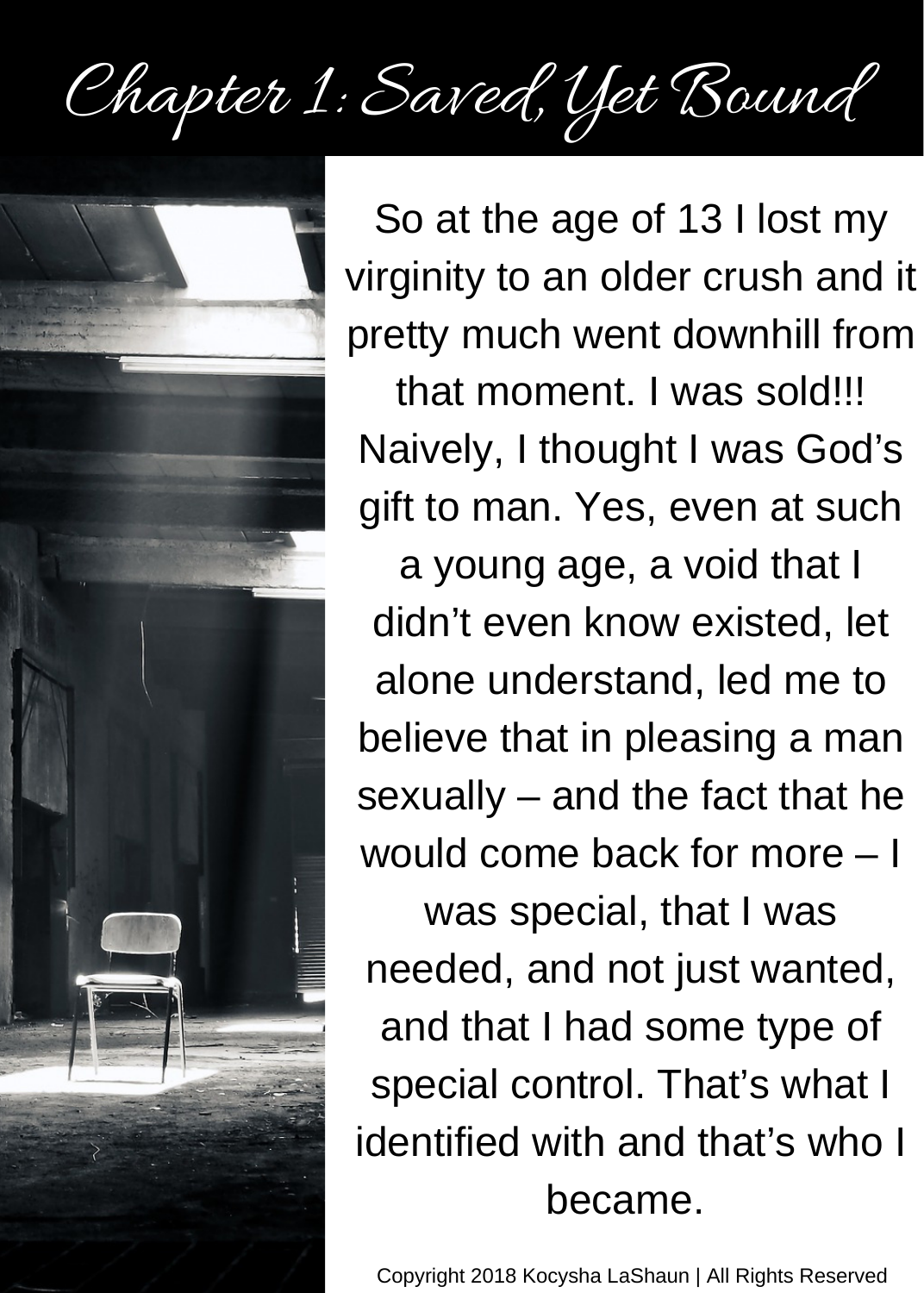Chapter 1: Saved, Yet Bound



I did not know that that 'yes' would lead me into a world of dark secrets and anonymity that I wished to hide from forever, or the hold it would have on me for years to come. All I knew is that little simple me, little unpopular me, little unpretty me, little unwanted me, in those moments (however long)… was the center of someone's attention, even if it meant baring it all (pun intended)...

Oh! There's more to this story. So Pre-Order Your Copy Today!!!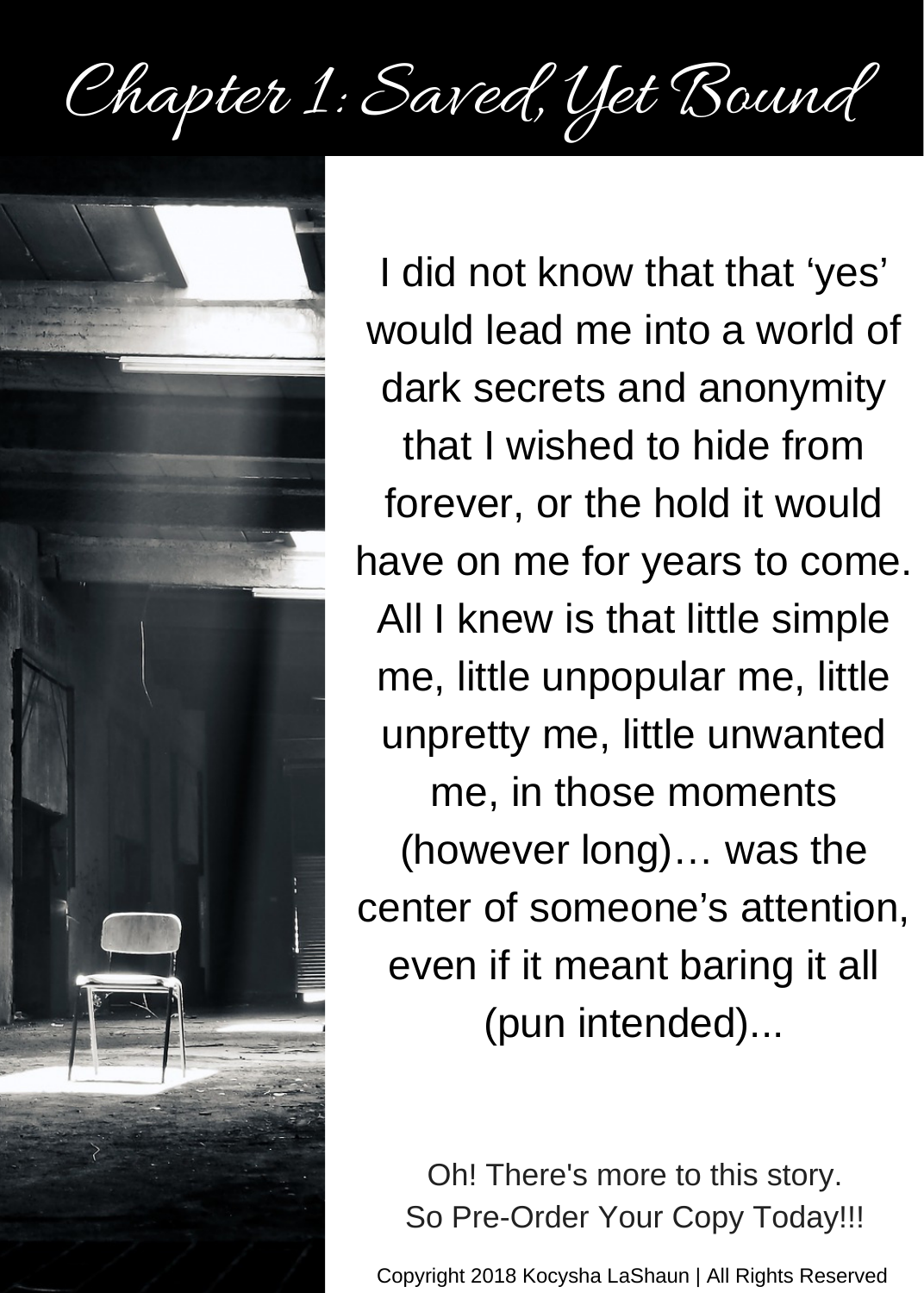Chapters 2 & 3



## Ch. 2 ~ From Grace to Grace

Kocysha shares the beauty of God's grace and how He still sees greatness in us in spite of our sins. Includes the story of Hosea and Gomer and the Prodigal Son.

## Ch.  $3 \sim$  From Faith to Faith

Learn what it means to no longer be a slave to your sin/shame and the importance of discipline, with tips for maintaining your victory out of darkness.